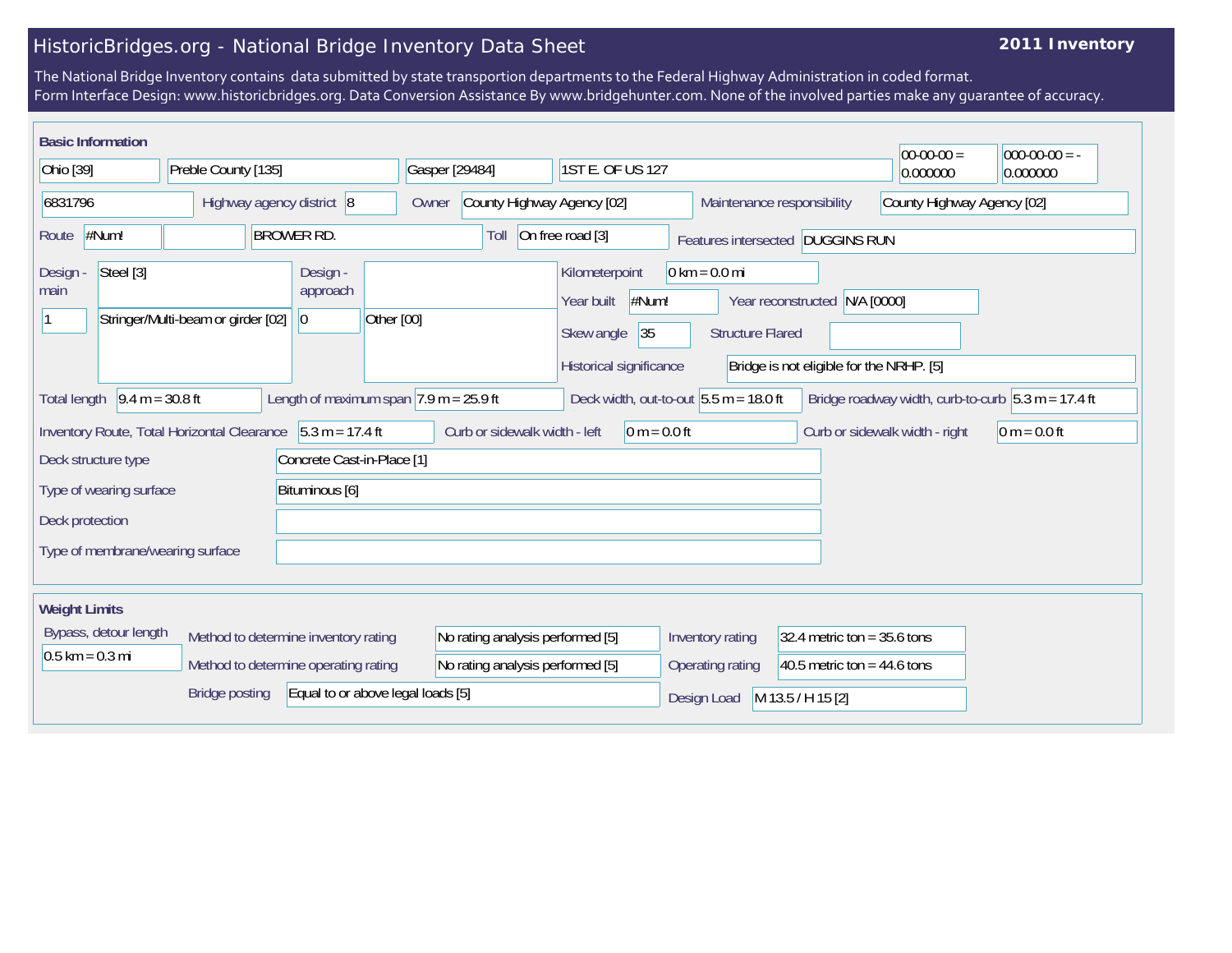| <b>Functional Details</b>                                                              |                                                                                         |
|----------------------------------------------------------------------------------------|-----------------------------------------------------------------------------------------|
| Average daily truck traffi   0<br>Average Daily Traffic<br> 70                         | Year 1969<br> 97 <br>Future average daily traffic<br>2027<br>%<br>Year                  |
| Road classification<br>Local (Rural) [09]                                              | Approach roadway width<br>$6.4 m = 21.0 ft$<br>Lanes on structure 1                     |
| Type of service on bridge Highway [1]                                                  | Direction of traffic One lane bridge for 2 - way traffic [3]<br>Bridge median           |
| Parallel structure designation<br>No parallel structure exists. [N]                    |                                                                                         |
| Type of service under bridge<br>Waterway [5]                                           | $ 0\rangle$<br>Navigation control<br>Lanes under structure                              |
| $0 = N/A$<br>Navigation vertical clearanc                                              | Navigation horizontal clearance $ 0 = N/A $                                             |
| Minimum navigation vertical clearance, vertical lift bridge                            | Minimum vertical clearance over bridge roadway<br>$99.99 m = 328.1 ft$                  |
| Minimum lateral underclearance reference feature Feature not a highway or railroad [N] |                                                                                         |
| Minimum lateral underclearance on right $0 = N/A$                                      | Minimum lateral underclearance on left $0 = N/A$                                        |
| Minimum Vertical Underclearance $ 0 = N/A$                                             | Minimum vertical underclearance reference feature Feature not a highway or railroad [N] |
| Appraisal ratings - underclearances N/A [N]                                            |                                                                                         |
|                                                                                        |                                                                                         |
| <b>Repair and Replacement Plans</b>                                                    |                                                                                         |
| Type of work to be performed                                                           | Work done by                                                                            |
|                                                                                        | Bridge improvement cost<br>Roadway improvement cost                                     |
|                                                                                        | Length of structure improvement<br>Total project cost                                   |
|                                                                                        | Year of improvement cost estimate                                                       |
|                                                                                        | Border bridge - state<br>Border bridge - percent responsibility of other state          |
|                                                                                        | Border bridge - structure number                                                        |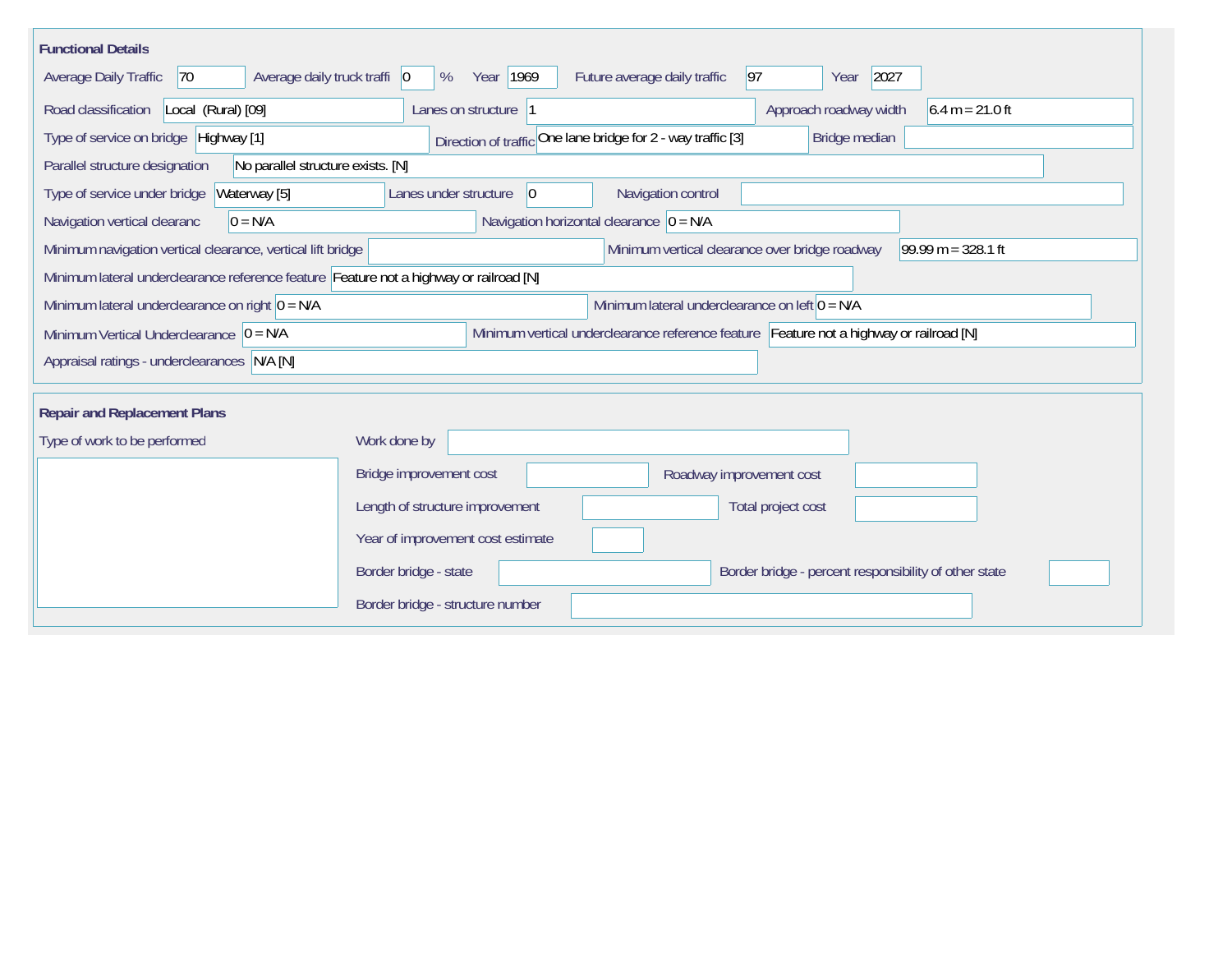| <b>Inspection and Sufficiency</b>                                   |                                                       |                                                                                     |                                                                                                                          |  |  |  |  |  |
|---------------------------------------------------------------------|-------------------------------------------------------|-------------------------------------------------------------------------------------|--------------------------------------------------------------------------------------------------------------------------|--|--|--|--|--|
| Structure status<br>Open, no restriction [A]                        |                                                       | Appraisal ratings -<br>structural                                                   | Equal to present minimum criteria [6]                                                                                    |  |  |  |  |  |
| Condition ratings - superstructur                                   | Good [7]                                              | Appraisal ratings -<br>roadway alignment                                            | Better than present minimum criteria [7]                                                                                 |  |  |  |  |  |
| Condition ratings - substructure                                    | Satisfactory [6]                                      | Appraisal ratings -                                                                 | Basically intolerable requiring high priority of corrrective action [3]                                                  |  |  |  |  |  |
| Good [7]<br>Condition ratings - deck                                |                                                       | deck geometry                                                                       |                                                                                                                          |  |  |  |  |  |
| Scour                                                               |                                                       | Countermeasures have been installed to mitigate an existing problem with scour. [7] |                                                                                                                          |  |  |  |  |  |
| Channel and channel protection                                      | Banks and/or channel have minor amounts of drift. [7] |                                                                                     | Bank protection is in need of minor repairs. River control devices and embankment protection have a little minor damage. |  |  |  |  |  |
| Appraisal ratings - water adequacy                                  | Better than present minimum criteria [7]              |                                                                                     | Functionally obsolete [2]<br>Status evaluation                                                                           |  |  |  |  |  |
| Pier or abutment protection                                         |                                                       |                                                                                     | 85.5<br>Sufficiency rating                                                                                               |  |  |  |  |  |
| Not applicable. Used if structure is not a culvert. [N]<br>Culverts |                                                       |                                                                                     |                                                                                                                          |  |  |  |  |  |
| Traffic safety features - railings                                  |                                                       |                                                                                     |                                                                                                                          |  |  |  |  |  |
| Traffic safety features - transitions                               |                                                       |                                                                                     |                                                                                                                          |  |  |  |  |  |
| Traffic safety features - approach guardrail                        |                                                       |                                                                                     |                                                                                                                          |  |  |  |  |  |
| Traffic safety features - approach guardrail ends                   |                                                       |                                                                                     |                                                                                                                          |  |  |  |  |  |
| September 2010 [0910]<br>Inspection date                            | Designated inspection frequency                       | 12                                                                                  | <b>Months</b>                                                                                                            |  |  |  |  |  |
| Underwater inspection                                               | Not needed [N]                                        | Underwater inspection date                                                          |                                                                                                                          |  |  |  |  |  |
| Fracture critical inspection                                        | Not needed [N]                                        | Fracture critical inspection date                                                   |                                                                                                                          |  |  |  |  |  |
| Other special inspection                                            | Not needed [N]                                        | Other special inspection date                                                       |                                                                                                                          |  |  |  |  |  |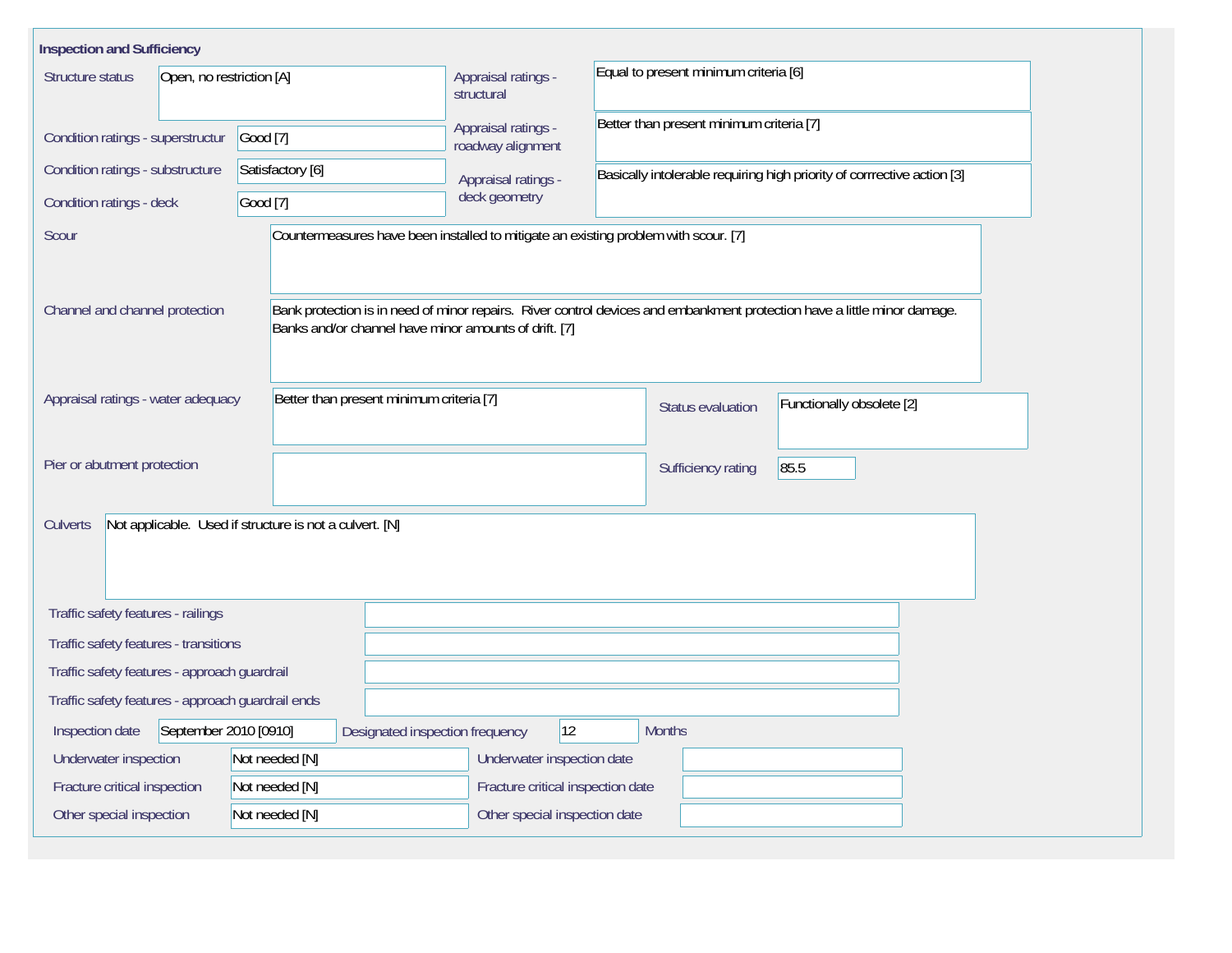| Structure File Number 6831796<br>Inventory Bridge Number:PRE T0333 0007<br>ON DUGGINS RUN<br>Sufficiency Rating: 85.5 fo                                                                                                                                                                                                                                                       | Report Date 02/26/2013 BM-191 Page: 1 of 2<br>BR. Type STEEL / BEAM / SIMPLE SPAN<br>Date of Last Inventory Update: 11/01/2012 |
|--------------------------------------------------------------------------------------------------------------------------------------------------------------------------------------------------------------------------------------------------------------------------------------------------------------------------------------------------------------------------------|--------------------------------------------------------------------------------------------------------------------------------|
| County PREBLE<br>District: 08<br>(101) Location: 1ST E. OF US 127<br>(2) FIPS Code: GASPER TWP<br>(103) Route On Bridge: TOWNSHIP<br>(9) Direction of Traffic: ONE LANE FOR 2-WAY TRAFFIC (10) Temporary: N<br>(11) Truck Network: N<br>$(12)$ Parallel: N<br>(95) Insp: COUNTY (96) Maint: COUNTY (97) Routine: COUNTY<br>(100) Type Serv: (On): HIGHWAY<br>(Under): WATERWAY | (102) Facility Carried: BROWER RD.<br>(104) Route Under Bridge: NON-HIGHWAY                                                    |
| <b>Inventory Route Data</b><br>Type: STEEL / BEAM / SIMPLE SPAN<br>(63) Main Spans Number: 1                                                                                                                                                                                                                                                                                   |                                                                                                                                |
| (3) Route On/Under: ON<br>Hwy Sys: COUNTY/TOWNSHIP HIGHWAY Approach Spans Number: 0<br>Type: NONE / NONE / NONE                                                                                                                                                                                                                                                                |                                                                                                                                |
| Route No.: T0333<br><b>Des: MAINLINE</b><br>Dir:<br>Pref:<br>Total Spans: 1<br>(65) Max Span: 26 Ft<br>(66) Overall Leng: 31 Ft                                                                                                                                                                                                                                                |                                                                                                                                |
| (4) Feature Intersected: DUGGINS RUN<br>(70) Substructure<br>(71) Foundation and Scour Information                                                                                                                                                                                                                                                                             |                                                                                                                                |
| (5) County: GAS<br>Special Desig:<br>Mileage: 0007<br>Abut-Rear Matl: CONCRETE AND STONE Type: SOLID WALL<br>Fnd: SPREAD FOOTING                                                                                                                                                                                                                                               |                                                                                                                                |
| (6) Avg. Daily Traffic(ADT): 70<br>(7) ADT Year: 1969<br>Abut-Fwd Matl: CONCRETE AND STONE Type: SOLID WALL<br>Fnd: SPREAD FOOTING                                                                                                                                                                                                                                             |                                                                                                                                |
| (8) Truck Traf: 7<br>$(14)$ NHS: NO - X<br>$(15)$ Corridor: N<br>Pier-Pred Matl: NONE<br>Type: <b>NONE</b>                                                                                                                                                                                                                                                                     | Fnd: NONE/NOT APPLICABLE (SUCH AS CULVERTS)                                                                                    |
| (16) Functional Class: LOCAL ROAD-RURAL<br>(19) Strahnt: Not Applicable Pier-Other Matl: NONE<br>Type: NONE                                                                                                                                                                                                                                                                    | Fnd: NONE/NOT APPLICABLE (SUCH AS CULVERTS)                                                                                    |
| <b>Intersected Route Data</b><br>Pier-Other Matl: NONE<br>Type: NONE                                                                                                                                                                                                                                                                                                           | Fnd: NONE/NOT APPLICABLE (SUCH AS CULVERTS)                                                                                    |
| (22) Route On/Under:<br>Hwy Sys:<br>No of Piers Predominate: NN<br>Other: NN<br>Other: NN                                                                                                                                                                                                                                                                                      |                                                                                                                                |
| Pref:<br>Route No.:<br>Dir:<br>Des:<br>(86) Stream Velocity: UUU<br>(74) Scour: COUNTERMEAS INSTALLED TO CORRECT PROBLEM                                                                                                                                                                                                                                                       |                                                                                                                                |
| (23) Feature Intersected:<br>(189) Dive: N Freq: 0<br>Probe: Y Freq: 12                                                                                                                                                                                                                                                                                                        | (75) Chan Prot: OTHER-GRASS, BUSHES & TREES                                                                                    |
| (24) County:<br>Special Desig:<br>Mileage:<br>(189) Date of last Dive Insp:<br>(152) Drainage Area: UUU Sq Mi                                                                                                                                                                                                                                                                  |                                                                                                                                |
| (25) Avg. Daily Traffic(ADT): 0<br>(26) ADT Year:<br><b>Clearance Under the Bridge</b>                                                                                                                                                                                                                                                                                         |                                                                                                                                |
| (27) Truck Traf: 0<br>(29) Corridor:<br>(28) NHS: -<br><b>NC: 0.0 Ft</b><br>(156) Min. Horiz Under Clear:<br>Card: 0.0 Ft                                                                                                                                                                                                                                                      |                                                                                                                                |
| (30) Functional Class:<br>(36) Strahnt: Not Applicable<br>157) Prac Max Vrt Under Clear:<br>$0.0$ Ft                                                                                                                                                                                                                                                                           |                                                                                                                                |
| <b>Clearance On the Bridge</b><br>(77) Min Vert Under Clear:<br><b>NC: 0.0 Ft</b><br>Card: 0.0 Ft                                                                                                                                                                                                                                                                              |                                                                                                                                |
| <b>NC: 0.0 Ft</b><br>Card: 17.5 Ft<br>(154) Min Hriz on Bridge:<br>(78) Min Lat Under Clear:<br>NC: 0.0 / 0.0 Ft<br>Card: 0.0 / 0.0 Ft                                                                                                                                                                                                                                         |                                                                                                                                |
| (155) Prac Max Vert On Brg:<br>9999.9 Ft<br><b>Load Rating Information</b>                                                                                                                                                                                                                                                                                                     | (88-89) Appraisal                                                                                                              |
| (67) Min Vrt Clr On Brg:<br><b>NC: 0.0 Ft</b><br>Card: 9999.9 Ft<br>(48) Design Load: H/15<br>(Including calculated Items)                                                                                                                                                                                                                                                     |                                                                                                                                |
| (80) Min Latl Clr:<br>NC: 0.0 / 0.0 Ft<br>Card: 0.0 / 0.0 Ft<br>(83) Operating: 45 Ton                                                                                                                                                                                                                                                                                         |                                                                                                                                |
| 0.0 Ft<br>(81) Vrt Clr Lft:<br>Inventory: 36 Ton                                                                                                                                                                                                                                                                                                                               |                                                                                                                                |
| <b>Structure Information</b><br>Ohio Percent of Legal Load 100<br>(88) Waterway Adequacy 7                                                                                                                                                                                                                                                                                     |                                                                                                                                |
| (38) Bypass Length: 03 Miles<br>Year of Rating: 2008<br>(89) Approach Alignment 7                                                                                                                                                                                                                                                                                              |                                                                                                                                |
| (39) Latitude: 39 Deg 42.0 Min<br>Longitude: 84 Deg 37.6 Min<br>(84) Analysis: ENGINEERING JUDGEMENT [DEFAULT]<br>Calc Gen Appraisal: 6                                                                                                                                                                                                                                        |                                                                                                                                |
| (40) Toll: ON FREE ROAD<br>(85) Rate Soft: NO SOFTWARE USED Analyzed by:<br>Calc Deck Geometry: 3                                                                                                                                                                                                                                                                              |                                                                                                                                |
| (41) Date Built: 07/01/1900<br>(42) Major Rehabilitation:<br>Analysis on Bars: NOT ON BARS [DEFAULT]<br>Calc Underclearance: N                                                                                                                                                                                                                                                 |                                                                                                                                |
| (43) No. Lanes On: 1<br>No. Lanes Under: 0<br><b>Approach Information</b>                                                                                                                                                                                                                                                                                                      |                                                                                                                                |
| (44) Horiz Curve: Deg. Min.<br>(45) Skew: 35 Deg<br>(109) Approach Guardrail: NONE                                                                                                                                                                                                                                                                                             |                                                                                                                                |
| (49) App. Rdw Width: 21 Ft<br>(50) Brg. Rdw Width: 17.5 Ft<br>(110) Approach Pavement: BITUMINOUS<br>(111) Grade: GOOD                                                                                                                                                                                                                                                         |                                                                                                                                |
| (51) Deck Width: 18.0 Ft<br>Deck Area: 560 Sq. Ft<br><b>Culvert Information</b>                                                                                                                                                                                                                                                                                                |                                                                                                                                |
| (52) Median Type: NONE / NON BARRIE / NO JOINT<br>(131) Culvert Type: NONE/NOT APPLICBLE<br>$(127)$ Length: <b>0.0</b> Ft                                                                                                                                                                                                                                                      |                                                                                                                                |
| (53) Bridge Median: NO MEDIAN<br>(129) Depth of Fill: 0.0 Ft<br>(130) Headwalls: NONE                                                                                                                                                                                                                                                                                          |                                                                                                                                |
| (54) Sidewalks:<br>(left) 0 Ft<br>(right) 0 Ft                                                                                                                                                                                                                                                                                                                                 |                                                                                                                                |
| <b>General Information</b><br>(55) Type Curb or Sidewalks:                                                                                                                                                                                                                                                                                                                     |                                                                                                                                |
| (121) Main Member ROLLED STEEL<br>(Left) Matl: NONE<br>Type: NONE                                                                                                                                                                                                                                                                                                              | (122) Moment Plate: NONE                                                                                                       |
| (169) Expansion Joint: NONE<br>Type: NONE<br>(Right) Matl: NONE                                                                                                                                                                                                                                                                                                                |                                                                                                                                |
| (124) Bearing Devices: OTHER/NONE<br>(56) Flared: N<br>(57) Composite:                                                                                                                                                                                                                                                                                                         |                                                                                                                                |
| (126) Navigation: Control-N<br>Vert Clr: 0.0 Ft<br>(58) Railing: OTHER                                                                                                                                                                                                                                                                                                         | Horiz Clear:: 0.0 Ft                                                                                                           |
| (193) Spec Insp: N<br>Freq: $0$<br>Date:<br>(59) Deck Drainage: OVER THE SIDE (W/O DRIP STRIP)                                                                                                                                                                                                                                                                                 |                                                                                                                                |
| 188) Fracture Critical Insp: N<br>Freq: $0$<br>Date:<br>(60) Deck Type: REINF CONCRT (PRESTRSD, PRECAST                                                                                                                                                                                                                                                                        |                                                                                                                                |
| (138) Long Member: NOT APPLICABLE<br>(61) Deck Protection: External: NONE                                                                                                                                                                                                                                                                                                      | (135) Hinges: NOT APPLICABLE                                                                                                   |
| (141) Structural Steel Memb: UNKNOWN<br>Internal: NONE                                                                                                                                                                                                                                                                                                                         | (139) Framing: NONE                                                                                                            |
|                                                                                                                                                                                                                                                                                                                                                                                | Railing: UNKNOWN                                                                                                               |
|                                                                                                                                                                                                                                                                                                                                                                                |                                                                                                                                |
| (62) Wearing Surface: BITUM (ASPHLT CONCRT)<br>Pay Wt: 0 pounds<br>Prime Loc: UNKNOWN<br>Paint: OTHER<br>Thickness: 2.0 in<br>(119) Date of Wearing Surface:<br><b>Bridge Dedicated Name:</b>                                                                                                                                                                                  |                                                                                                                                |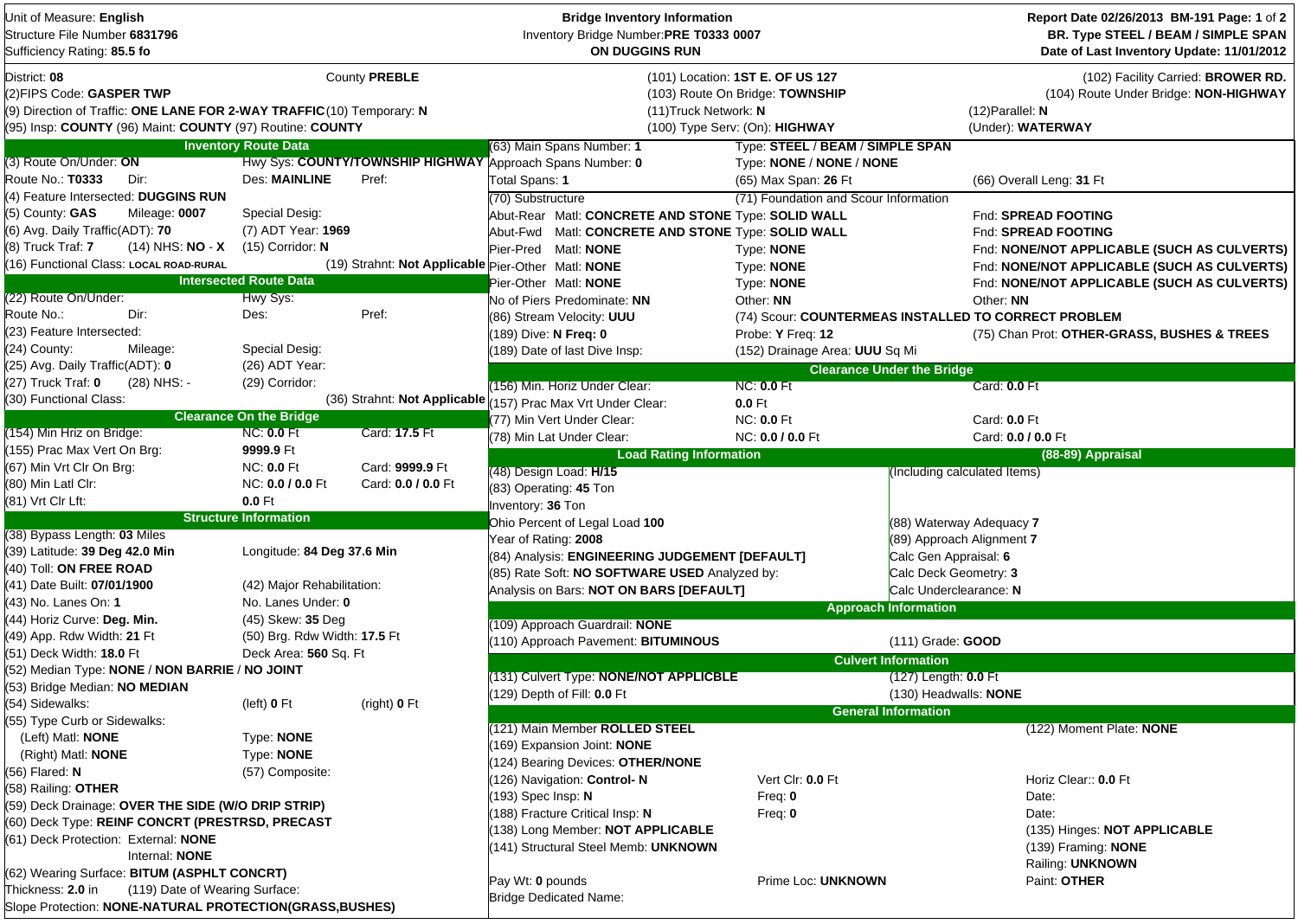| Unit of Measure: English<br>Structure File Number 6831796<br>Sufficiency Rating: 85.5 fo                                                                                                                                                                                                            |                                             |                                                                                                                                                         |                                                                                                |                                                                                                                                                                 | <b>Bridge Inventory Information</b><br>Inventory Bridge Number:PRE T0333 0007<br><b>ON DUGGINS RUN</b>                                                                                            |                    | Report Date 02/26/2013 BM-191 Page: 2 of 2<br><b>BR. Type STEEL/BEAM/SIMPLE SPAN</b><br>Date of Last Inventory Update: 11/01/2012                                      |                                                       |  |
|-----------------------------------------------------------------------------------------------------------------------------------------------------------------------------------------------------------------------------------------------------------------------------------------------------|---------------------------------------------|---------------------------------------------------------------------------------------------------------------------------------------------------------|------------------------------------------------------------------------------------------------|-----------------------------------------------------------------------------------------------------------------------------------------------------------------|---------------------------------------------------------------------------------------------------------------------------------------------------------------------------------------------------|--------------------|------------------------------------------------------------------------------------------------------------------------------------------------------------------------|-------------------------------------------------------|--|
|                                                                                                                                                                                                                                                                                                     |                                             | <b>General Information (Continued)</b>                                                                                                                  |                                                                                                |                                                                                                                                                                 |                                                                                                                                                                                                   |                    | <b>Original Plans Information</b>                                                                                                                                      |                                                       |  |
| (---) Hist Significance: NOT HISTORIC<br>(---) Hist Builder: NONE N/A<br>(69) Hist Type: NONE N/A<br>(161) Special Features (see below):<br>(105) Border Bridge State: Resp % (106) SFN:<br>(90) Type Work: -<br>(90) Length: Ft<br>(90) Bridge Cost (\$1000s): 0<br>(90) Roadway Cost (\$1000s): 0 |                                             | <b>Proposed Improvements</b>                                                                                                                            | Hist Build Year: 1920                                                                          | $(69)$ NBIS: Y<br><b>Programming Info</b><br>PID Number:<br><b>PID Status:</b><br>PID Date:                                                                     | 142) Fabricator:<br>(143) Contractor:<br>(144) Ohio Original Construction Project No.:<br>---) Microfilm Reel:<br>(151) Standard Drawing:<br>Aperture Cards: Orig: N Repair: N Fabr: N<br>. / 020 | 2.<br>5.<br>8.     | Plan Information Available: ONO PLANS OR INFORMATION AVAILABLE<br>(153) Repair Projects<br>3.<br>6.<br>9.                                                              |                                                       |  |
| (90) Total Project Cost (\$1000s): 0                                                                                                                                                                                                                                                                |                                             | (90) Year:                                                                                                                                              |                                                                                                |                                                                                                                                                                 | ΙΟ.                                                                                                                                                                                               |                    |                                                                                                                                                                        |                                                       |  |
| (91) Future ADT (On Bridge): 0                                                                                                                                                                                                                                                                      |                                             |                                                                                                                                                         | (92) Year of Future ADT: 2033                                                                  |                                                                                                                                                                 |                                                                                                                                                                                                   |                    |                                                                                                                                                                        |                                                       |  |
| <b>Inspection Summary</b>                                                                                                                                                                                                                                                                           |                                             |                                                                                                                                                         | (I-69) Survey Items                                                                            |                                                                                                                                                                 |                                                                                                                                                                                                   | <b>Utilities</b>   |                                                                                                                                                                        | <b>Special Features</b>                               |  |
| (I-8) Deck:<br>(I-32) Superstructure:<br>(I-42) Substructure:<br>(I-50) Culvert:<br>I-54) Channel:<br>(I-60) Approaches:<br>(I-66) General Appraisial: 6<br>I-66) Operational Status: A<br>nspection Date:<br>(94) Desig Insp Freq:                                                                 | 7<br>6<br>8<br>6<br>09/21/2012<br>12 Months | Railings:<br>Transitions:<br>Guardrail:<br>Rail Ends:<br>In Depth:<br>Fracture Critical:<br>Scour Critical:<br>Critical Findings:<br>Insp. Update Date: | <b>N NONE N/A</b><br><b>N NONE N/A</b><br><b>N NONE N/A</b><br><b>N NONE N/A</b><br>10/26/2012 | 0 DOES NOT MEET CURRENT STANDARDS (46) Electric:<br>0 DOES NOT MEET CURRENT STANDARDS<br>0 DOES NOT MEET CURRENT STANDARDS<br>0 DOES NOT MEET CURRENT STANDARDS | Gas:<br>Sanitary Sewer:<br>Telephone:<br>TV Cable:<br>Water:<br>Other:                                                                                                                            | ้ น<br>U<br>U<br>U | (161) Lighting:<br>Fencing:<br>Glare-Screen:<br>Splash-Guard:<br>Catwalks:<br>Other-Feat:<br>(184) Signs-on:<br>Signs-Under:<br>$(162)$ Fence-Ht:<br>(163) Noise Barr: | N<br>N<br>N<br>N<br>N<br>U<br>N<br>N<br>$0.0$ Ft<br>N |  |
| SFNs Replacing this retired bridge:<br>SFNs That where replaced by this bridge:<br>This bridge was retired and copied to:<br>The bridge was copied from:                                                                                                                                            |                                             |                                                                                                                                                         |                                                                                                |                                                                                                                                                                 | <b>INV Field Bridge Marker:</b><br><b>INT Field Bridge Marker:</b>                                                                                                                                |                    | PRE-T0333-0007 -<br>---                                                                                                                                                |                                                       |  |

## **PONTIS CoRe elements and Condition States**

| <b>Elem No. CoRe Element Description</b> |                                    | <b>Total Quantity Unit Meas.   Condition State</b><br>Percents(*) |  |           |  |  |
|------------------------------------------|------------------------------------|-------------------------------------------------------------------|--|-----------|--|--|
|                                          |                                    |                                                                   |  | 112131415 |  |  |
|                                          |                                    |                                                                   |  |           |  |  |
|                                          | (*) Percentages Should add to 100% |                                                                   |  |           |  |  |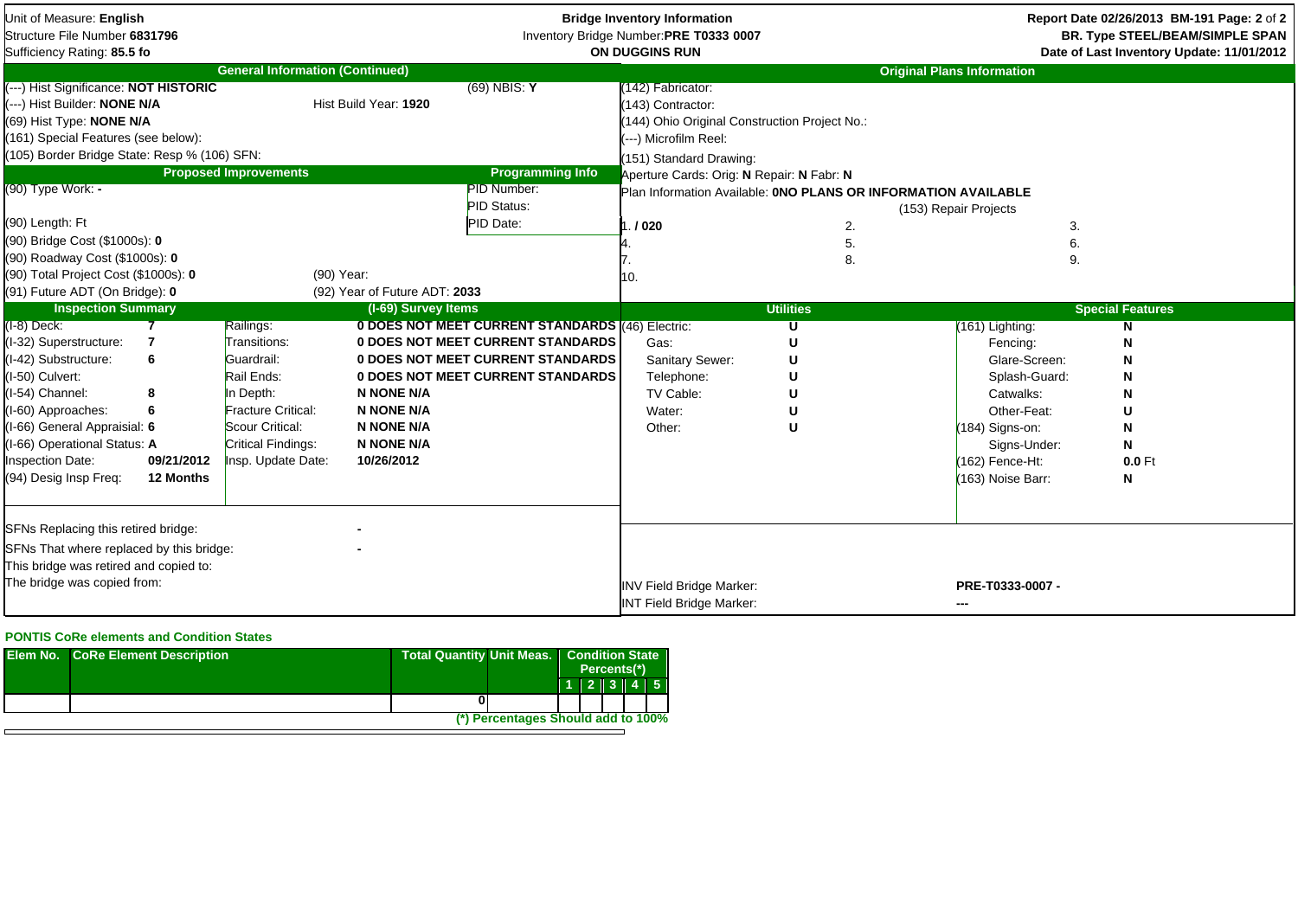## STATE OF OHIO DEPARTMENT OF TRANSPORTATION **BRIDGE INSPECTION REPORT**

BR-86 REV 02-95

| 6<br>$8$ 3 1<br>7 9 6<br><b>Structure File Number</b> | Bridge Number PRE T0333 0007<br><b>ROUTE</b>                                       |                | Date Built 07/01/1900<br><b>GASPER TWP</b><br><b>UNIT</b>                                                                                                                                     |                |
|-------------------------------------------------------|------------------------------------------------------------------------------------|----------------|-----------------------------------------------------------------------------------------------------------------------------------------------------------------------------------------------|----------------|
| District 08 Bridge Type <b>STEEL/BEAM/SIMPLE SPAN</b> |                                                                                    |                | <b>PRE</b><br><b>15 DUGGINS RUN</b><br><b>Type Service</b><br>1                                                                                                                               |                |
| <b>DECK</b>                                           | Out/Out 18.0                                                                       |                | $THCK = 2.0$                                                                                                                                                                                  |                |
| 1. Floor                                              | 1-REINF CONCRT (PRESTRSD 8                                                         |                | 2. Wearing Surface<br>6-BITUM (ASPHLT CONCRT)<br>41                                                                                                                                           | 1              |
|                                                       | N-NONE                                                                             |                | $W.S.$ Date $=$                                                                                                                                                                               |                |
| 3. Curbs, Sidewalks, Walkways                         | N-NONE<br>$\overline{9}$                                                           |                | 4. Median<br>42                                                                                                                                                                               |                |
|                                                       |                                                                                    | 4              |                                                                                                                                                                                               | $\mathbf{1}$   |
| 5. Railing                                            | 0-OTHER 10                                                                         |                | 6. Drainage<br>1-OVER THE SIDE (W/O DRI<br>43                                                                                                                                                 |                |
| 7. Expansion Joints                                   | N-NONE 11                                                                          |                | 8. Summary<br>44                                                                                                                                                                              | $\overline{7}$ |
| <b>SUPERSTRUCTURE</b>                                 | MAX.SPAN=26                                                                        |                |                                                                                                                                                                                               |                |
| 9. Alignment                                          | 12                                                                                 | 1              | 10. Beams/Girders/Slab<br>1-ROLLED STEEL<br>45                                                                                                                                                | $\mathbf{1}$   |
|                                                       | TOT.LGTH=31                                                                        |                |                                                                                                                                                                                               |                |
| 11. Diaphragms or Crossframes                         | 13                                                                                 |                | 12. Joists/Stringers<br>46                                                                                                                                                                    |                |
|                                                       |                                                                                    |                |                                                                                                                                                                                               |                |
| 13. Floor Beams                                       | 14                                                                                 |                | 14. Floor Beam Connections<br>47                                                                                                                                                              |                |
| 15. Verticals                                         | 15                                                                                 |                | 16. Diagonals<br>48                                                                                                                                                                           |                |
|                                                       |                                                                                    |                |                                                                                                                                                                                               |                |
| 17. End Posts                                         | 16                                                                                 |                | 18. Top Chord<br>49                                                                                                                                                                           |                |
|                                                       |                                                                                    |                |                                                                                                                                                                                               |                |
| 19. Lower Chord                                       | 17                                                                                 |                | 20. Lower Lateral Bracing<br>50                                                                                                                                                               |                |
|                                                       |                                                                                    |                |                                                                                                                                                                                               |                |
| 21. Top Lateral Bracing                               | 18                                                                                 |                | 22. Sway Bracing<br>51<br>0-OTHER                                                                                                                                                             |                |
| 23. Portals                                           | 19                                                                                 |                | N-NONE 52<br>24. Bearing Devices                                                                                                                                                              |                |
|                                                       |                                                                                    |                |                                                                                                                                                                                               |                |
| 25. Arch                                              | 20                                                                                 |                | 26. Arch Columns or Hangers<br>53                                                                                                                                                             |                |
|                                                       |                                                                                    |                | $TYPE = 0 - OTHER$                                                                                                                                                                            | 8              |
| 27. Spandrel Walls                                    | 21                                                                                 |                | 28. Protective Coating System<br>$DATA = 01/01/1980$<br>54                                                                                                                                    |                |
|                                                       |                                                                                    |                |                                                                                                                                                                                               |                |
| 29. Pins/Hangers/Hinges                               | 22                                                                                 |                | 30. Fatigue Prone Connections<br>55                                                                                                                                                           |                |
| 31. Live Load Response                                | 23                                                                                 | S              | 32. Summary<br>56                                                                                                                                                                             | $\overline{7}$ |
| <b>SUBSTRUCTURE</b>                                   | 3-CONCRETE AND STONE                                                               |                | PIERS=0<br>$SPANS = 1$                                                                                                                                                                        |                |
| 33. Abutments                                         | 3-CONCRETE AND STONE 24                                                            | $\overline{a}$ | 34. Abutment Seats<br>57                                                                                                                                                                      | $\mathbf{1}$   |
|                                                       |                                                                                    |                |                                                                                                                                                                                               |                |
| 35. Piers                                             | $\mathsf{TYPE} = \mathsf{N}\text{-}\mathsf{NONE}$ 25                               |                | 36. Pier Seats<br>58                                                                                                                                                                          |                |
|                                                       |                                                                                    | $\overline{2}$ | ABUTMENT:=SPREAD / SPREAD                                                                                                                                                                     | 3              |
| 37. Backwalls                                         | 26                                                                                 |                | 38. Wingwalls<br>59                                                                                                                                                                           |                |
| 39. Fenders and Dolphins                              | 27                                                                                 |                | -1<br>40. Scour<br>7-COUNTERMEAS INSTALLED 60                                                                                                                                                 | $\overline{1}$ |
|                                                       |                                                                                    |                |                                                                                                                                                                                               |                |
| 41. Slope Protection                                  | N-NONE 28                                                                          |                | DIVE DT=N/A<br>42. Summary<br>62                                                                                                                                                              | 6              |
| <b>CULVERTS</b>                                       |                                                                                    |                |                                                                                                                                                                                               |                |
| 43. General                                           | 29                                                                                 |                | 44. Alignment<br>63                                                                                                                                                                           |                |
|                                                       |                                                                                    |                |                                                                                                                                                                                               |                |
| 45. Shape                                             | 30                                                                                 |                | 46. Seams<br>64                                                                                                                                                                               |                |
| 47. Headwalls or Endwalls                             |                                                                                    |                | 48. Scour                                                                                                                                                                                     |                |
|                                                       | 31                                                                                 |                | 65                                                                                                                                                                                            |                |
| 49.                                                   | 32                                                                                 |                | 50. Summary<br>66                                                                                                                                                                             |                |
| <b>CHANNEL</b>                                        |                                                                                    |                | 0-OTHER-GRASS, BUSHES & TREES                                                                                                                                                                 |                |
| 51. Alignment                                         | 33                                                                                 | 1              | 52. Protection<br>67                                                                                                                                                                          | 1              |
|                                                       |                                                                                    | 1              |                                                                                                                                                                                               | 8              |
| 53. Waterway Adequacy                                 | 34                                                                                 |                | 54. Summary<br>68                                                                                                                                                                             |                |
| <b>APPROACHES</b>                                     |                                                                                    | 2              |                                                                                                                                                                                               |                |
| 55. Pavement                                          | 2-BITUMINOUS 35                                                                    |                | 56. Approach Slabs<br>69                                                                                                                                                                      |                |
|                                                       |                                                                                    |                |                                                                                                                                                                                               |                |
| 57. Guardrail                                         | N-NONE 36                                                                          |                | 58. Relief Joints<br>70                                                                                                                                                                       |                |
| 59. Embankment                                        | <b>BRDG.WIDTH=17.5 37</b>                                                          |                | 60. Summary<br>PCT.LEGAL=100<br>71                                                                                                                                                            | 6              |
| <b>GENERAL</b>                                        |                                                                                    |                | ROUTINE.RESP: 3-COUNTY                                                                                                                                                                        |                |
| 61. Navigation Lights                                 | 38                                                                                 |                | MAINT.RESP: 3-COUNTY<br>62. Warning Signs<br>72                                                                                                                                               | $\mathbf{1}$   |
|                                                       | <b>MVC ON=9999</b><br>UND=0000                                                     |                |                                                                                                                                                                                               |                |
| 63. Sign Supports                                     | 39                                                                                 |                | 64. Utilities<br>73                                                                                                                                                                           |                |
|                                                       |                                                                                    | N              | COND:<br>6                                                                                                                                                                                    | STAT<br>A      |
| 65. Vertical Clearance                                | 40                                                                                 |                | 66. General Appraisal & Operational Status<br>74                                                                                                                                              |                |
| 67. INSPECTED BY                                      |                                                                                    |                | 68. REVIEWED BY                                                                                                                                                                               |                |
|                                                       | S<br>R                                                                             |                | R<br>$\mathsf C$<br>$\overline{7}$<br>$2 \mid 8$<br>8<br>$\mathbf{1}$                                                                                                                         |                |
| SIGNED                                                | <b>78 INITIALS</b><br>76 PE                                                        |                | 81 PE<br>83 INITIALS<br>SIGNED                                                                                                                                                                |                |
|                                                       |                                                                                    |                |                                                                                                                                                                                               |                |
| DOT 2852<br>DECK AREA 560                             | $\overline{c}$<br>$\overline{2}$<br>9<br>$\mathbf{1}$<br>$\mathbf{1}$<br>0<br>Date |                | $6\overline{6}$<br>$\mathsf 0$<br>$\boldsymbol{0}$<br>${\sf N}$<br>$\vert N \vert$<br>$\overline{2}$<br>$\bf{0}$<br>$\mathbf 0$<br>N<br>$\overline{N}$<br>$\mathbf{1}$<br>$\mathbf 0$<br>Date | $\overline{2}$ |
|                                                       | 91<br>86                                                                           |                | 69 Survey<br>92<br>99<br>100                                                                                                                                                                  | 105            |